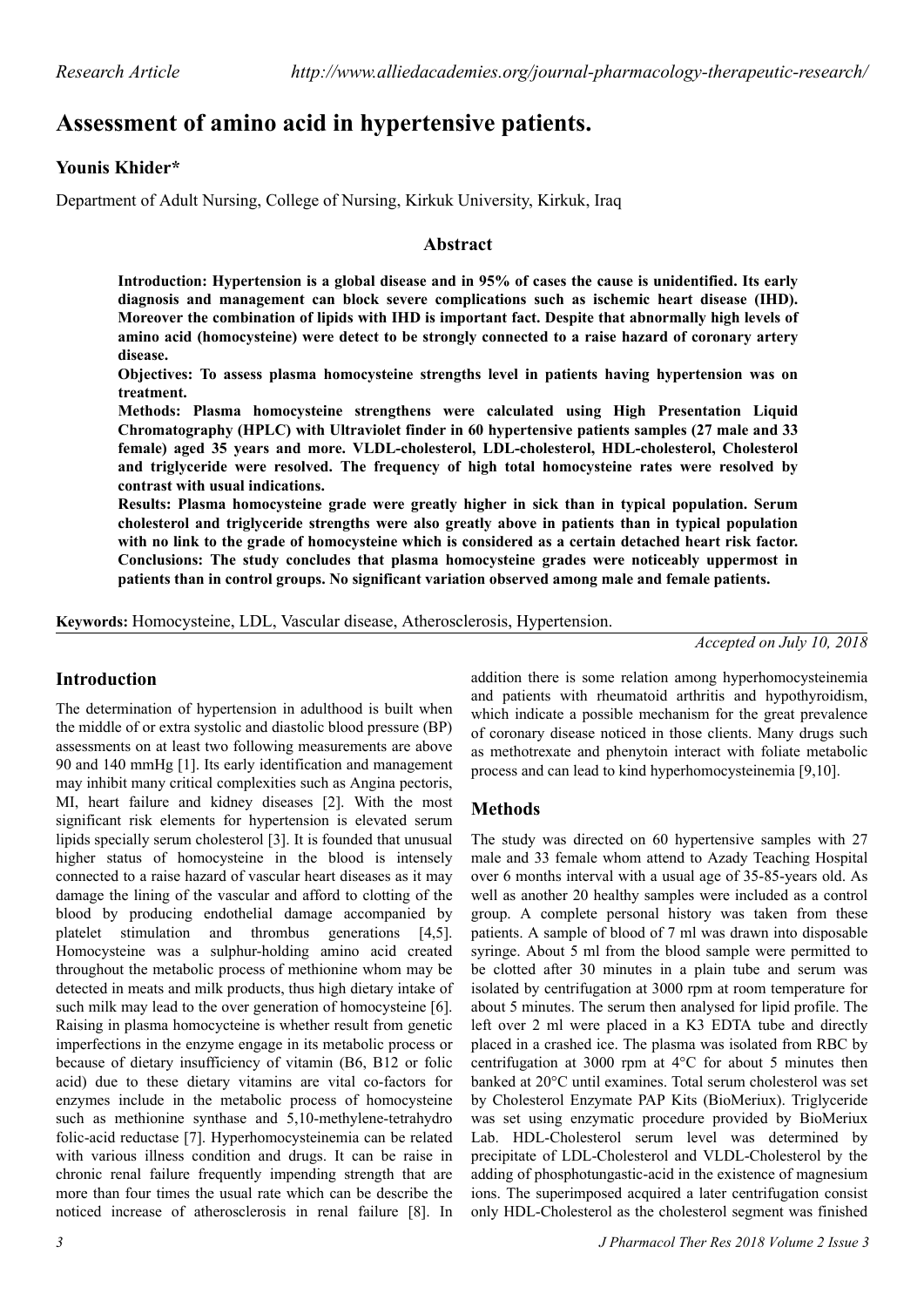by the same enzymatic method discussed in cholesterol. Serum level of Low density lipoprotein (LDL) cholesterol was measured by Friedwald rule. Resolution of the biologically active homocysteine (THCY) was done by using HPLC with Schimodzu SPD-6AV UV observable finder within a wave length of 195-700 nm [11].

### **Results**

The study revealed an important significant higher total plasma homocysteine strength in the hypertensive samples patients (56  $\pm$  40.15 μmol/l) than in the control group samples (14  $\pm$  3.9 μmol/l) with P<0.05 but the study displayed no significant differences in homocysteine levels among male and female as manifested in Table 1. Serum triglyceride strength in patient samples were also more than in control samples as manifested in Table 4. The table also displaced that there is significant differences among patient. The severity of homocysteine is shown in Table 2 where intermediate hyper-homocysteine was representing 55% of all cases in compare to moderate and sever degrees which were express 30% and 15% of all samples respectively [11].

*Table 1. Patients and control group total plasma homocysteine at P<0.05.*

| Groups   |        | Homocysteine<br>(mmol/l) |       |       |
|----------|--------|--------------------------|-------|-------|
|          |        | N                        | Mean  | SD    |
| Patients | Male   | 27                       | 58.15 | 3.66  |
|          | Female | 23                       | 55.45 | 4.36  |
|          | Total  | 60                       | 56.8  | 4.014 |
| Control  |        | 20                       | 14    | 3.9   |

*Table 2. Male and female classification of plasma homocysteine according to concentrated level.*

| Concentrated<br>level                | Male |      |                | Female |      |                  |  |
|--------------------------------------|------|------|----------------|--------|------|------------------|--|
|                                      | N    | %    | Mean ±<br>SD   | N      | $\%$ | Mean ± SD        |  |
| Moderate<br>(15-30) mmol/l           | 8    | 29.6 | $22.9 \pm 7.8$ | 10     | 30.3 | $20.3 \pm 5.2$   |  |
| Intermediate<br>$(30-100)$<br>mmol/l | 15   | 55.6 | $55 \pm 20.6$  | 18     | 54.5 | $45.3 \pm 15.8$  |  |
| Sever>100<br>mmol/l                  | 4    | 14.8 | $102 \pm 40.1$ | 5      | 15.2 | $117.4 \pm 50.5$ |  |

Table 3 demonstrated that controlled group of hypertensive patients express 73.33% of all samples with a mean homocysteine grade of  $50.7 \pm 29.2$  µmol/l, while 26.66% were uncontrolled hypertensive samples with a mean homocysteine level of  $62.6 \pm 27.4 \text{ \mu}$  mol/l [12].

*Table 3. Controlled and uncontrolled hypertensions plasma homocysteine.*

|                              |    | Homocysteine (mmol/l) |      |      |  |
|------------------------------|----|-----------------------|------|------|--|
| <b>Groups</b>                | N  | %                     | Mean | SD   |  |
| Controlled<br>Hypertension   | 44 | 73.33                 | 50.7 | 29.2 |  |
| Uncontrolled<br>Hypertension | 16 | 26.66                 | 62.6 | 27.4 |  |

*Table 4. Patient and control group lipid profile.*

| Type of                 | <b>Patient</b> |        | Control | P < 0.05 |             |
|-------------------------|----------------|--------|---------|----------|-------------|
| cholesterol             | Mean           | SD     | Mean    | SD       |             |
| Cholesterol<br>(mg/dl)  | 221.09         | 45.82  | 173.2   | 18.57    | Significant |
| Triglyceride<br>(mg/dl) | 182.09         | 111.04 | 117.89  | 43.22    | Significant |
| HDL (mg/dl)             | 41.95          | 14.31  | 52.72   | 12.41    | Significant |
| VLDL (mg/dl)            | 36.13          | 22.41  | 19.11   | 8.81     | Significant |
| LDL (mg/dl)             | 138.19         | 49.7   | 83.55   | 18.31    | Significant |

The study also showed that total serum cholesterol strength in patient group were significantly higher than the concentration in control group. It is also obvious from the study that 32 samples patients who had hypercholesterolemia more than 220 mg/dl and 21 patients who held hypertriglyceridemia greater than 160 mg/dl had no relation to the grade of homocysteine which is considered as a distinct risk factor independent from other risk factors, other risk factors for raised homocysteine ex. smoking, life style excluded as it is showed in Table 5.

*Table 5. Hypercholestrolemia and hypertriglyceridemia plasma homocysteine.*

|                                 | Homocysteine (mmol/l) |      |       |       |  |
|---------------------------------|-----------------------|------|-------|-------|--|
|                                 | N                     | %    | Mean  | SD    |  |
| Hypercholesterolemia >220 mg/dl | 32                    | 53.3 | 53.9  | 33.74 |  |
| Hypercholesterolemia >160 mg/dl | 21                    | 35   | 56.47 | 31.9  |  |

#### **Discussion**

The study had displayed an important increase in plasma homocysteine grade in hypertensive samples and a primary relationship among homocysteine grade and heart risk which is also founded by Graeme et al. [13]. There were no important difference in plasma homocysteine strength among male and female patients with moderate and intermediate hyperhomocysteine grade. This difference rise in clients with severe hyperhomocystinemia that is similar to the conclusion of Stamler et al. [14]. Hyperhomocystinemia were as founded in 73.33% of all samples which may be due to along period of disease which was greater than 10 years. The elevated concentrations of homocysteine in uncontrolled hypertensive samples may be result from sever hypertension due to ignoring of management by antihypertensive drugs [15]. Serum cholesterol and triglyceride grade were significantly greater